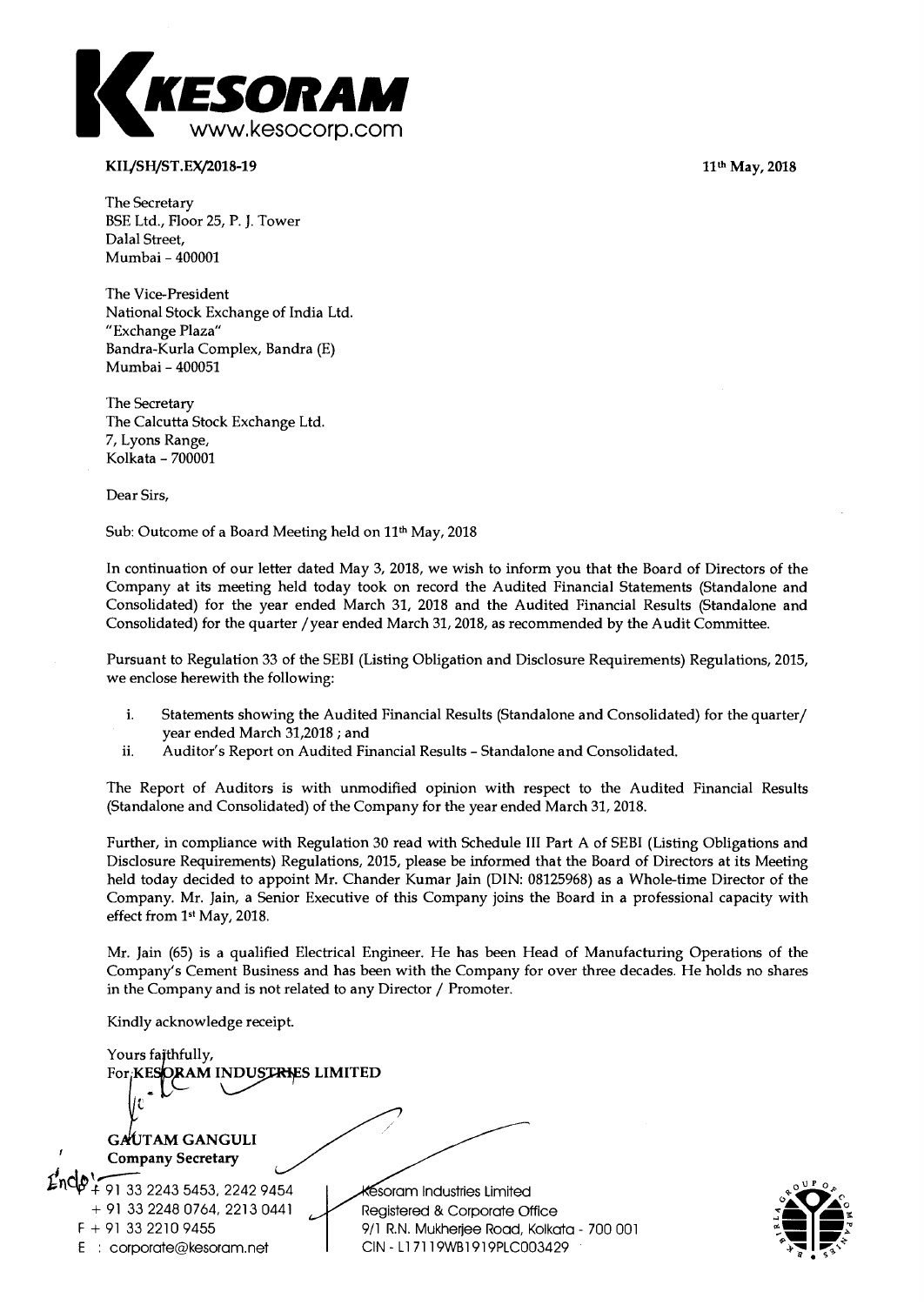**Regd. Office : 9/1, R. N. Mukherjee Road, Kolkata - 700 001** 

**Statement of Standalone and Consolidated Audited Financial Results for the quarter and year ended 31st March, 2018** 

**(Approved by the Board of Directors on 11th May, 2018 after review thereof by the Audit Committee )** 

|                         |                                                                |     |                                                   |                                                      |                                                                              |                                        |                                         |                                        | Rs./Crores                              |
|-------------------------|----------------------------------------------------------------|-----|---------------------------------------------------|------------------------------------------------------|------------------------------------------------------------------------------|----------------------------------------|-----------------------------------------|----------------------------------------|-----------------------------------------|
|                         |                                                                |     |                                                   |                                                      | <b>Standalone</b>                                                            |                                        |                                         | Consolidated                           |                                         |
| SI.                     | Particulars                                                    |     | Current<br>three<br>months<br>ended<br>31/03/2018 | Preceeding<br>three<br>months<br>ended<br>31/12/2017 | Corresponding<br>three months<br>ended in the<br>previous year<br>31/03/2017 | Current<br>Year<br>ended<br>31/03/2018 | Previous<br>Year<br>ended<br>31/03/2017 | Current<br>Year<br>ended<br>31/03/2018 | Previous<br>Year<br>ended<br>31/03/2017 |
| No.                     |                                                                |     | (Unaudited)                                       | (Unaudited)                                          | (Unaudited)                                                                  | (Audited)                              | (Audited)                               | (Audited)                              | (Audited)                               |
|                         |                                                                |     |                                                   |                                                      |                                                                              |                                        |                                         |                                        |                                         |
| $\mathbf{1}$            | Income<br>a) Revenue from Operations                           |     | 985.33                                            | 883.01                                               | 1,094.95                                                                     | 3,704.57                               | 4.137.42                                | 3,995.81                               | 4,325.81                                |
|                         | b) Other Income                                                |     | 32.58                                             | 158.18                                               | 51.60                                                                        | 228.46                                 | 106.02                                  | 159.49                                 | 62.66                                   |
|                         | Total Income $[1(a) + 1(b)]$                                   |     | 1,017.91                                          | 1,041.19                                             | 1.146.55                                                                     | 3,933.03                               | 4,243.44                                | 4,155.30                               | 4,388.47                                |
| $\overline{\mathbf{c}}$ | Expenses                                                       |     |                                                   |                                                      |                                                                              |                                        |                                         |                                        |                                         |
|                         | a) Cost of Materials consumed                                  |     | 246.21                                            | 262.53                                               | 294.61                                                                       | 1,027.40                               | 1,004.25                                | 1,145.60                               | 1,060.46                                |
|                         | b) Purchases of stock-in-trade                                 |     | 40.90                                             | 20.91                                                | 57.37                                                                        | 145.35                                 | 209.65                                  | 145.35                                 | 209.64                                  |
|                         | c) Changes in inventories of finished goods,                   |     | 30.43                                             | 33.37                                                | (4.54)                                                                       | 47.71                                  | 117.12                                  | 26.20                                  | 125.85                                  |
|                         | work-in-progress and stock-in-trade                            |     |                                                   |                                                      |                                                                              |                                        |                                         |                                        |                                         |
|                         | d) Excise Duty                                                 |     | $\ddot{\phantom{1}}$                              |                                                      | 133.61                                                                       | 117.46                                 | 460.92                                  | 122.64                                 | 484.18                                  |
|                         | e) Employee benefits expense                                   |     | 77.58                                             | 84.79                                                | 81.89                                                                        | 323.41                                 | 313.21                                  | 411.27                                 | 377.22                                  |
|                         | Depreciation and amortisation expense<br><b>Finance Costs</b>  |     | 34.40<br>120.18                                   | 28.47<br>105.12                                      | 27.09<br>61.24                                                               | 128.23<br>421.24                       | 123.05<br>282.10                        | 146.10<br>443.02                       | 136.22<br>283.47                        |
|                         | g)<br>Power and fuel<br>h).                                    |     | 186.32                                            | 170.61                                               | 170.43                                                                       | 675.27                                 | 613.22                                  | 727.97                                 | 642.70                                  |
|                         | Packing and carriage                                           |     | 238.28                                            | 205.94                                               | 249.85                                                                       | 841.07                                 | 872.75                                  | 845.54                                 | 875.39                                  |
|                         | Other expenses<br>j)                                           |     | 203.78                                            | 131.25                                               | 144.03                                                                       | 596.18                                 | 522.63                                  | 645.24                                 | 554.97                                  |
|                         | Total Expenses [2(a) to 2(j)]                                  |     | 1,178.08                                          | 1,042.99                                             | 1,215.58                                                                     | 4,323.32                               | 4,518.90                                | 4,658.93                               | 4,750.10                                |
|                         |                                                                |     |                                                   |                                                      |                                                                              |                                        |                                         |                                        |                                         |
| 3                       | Profit/(Loss) before exceptional items<br>and tax $(1-2)$      |     | (160.17)                                          | (1.80)                                               | (69.03)                                                                      | (390.29)                               | (275.46)                                | (503.63)                               | (361.63)                                |
| 4                       | Exceptional items (Net)                                        |     | (0.00)                                            | (41.37)                                              | (12.20)                                                                      | (75.22)                                | 121.35                                  | (75.93)                                | 111.67                                  |
| 5                       | Profit /(Loss) before tax (3+4)                                |     | (160.17)                                          | (43.17)                                              | (81.23)                                                                      | (465.51)                               | (154.11)                                | (579.56)                               | (249.96)                                |
| 6                       | Tax expense                                                    |     |                                                   |                                                      |                                                                              |                                        |                                         |                                        |                                         |
|                         | a) Current tax charge / (credit)                               |     |                                                   | ۰                                                    | (2.37)                                                                       |                                        | 2.33                                    |                                        | 2.33                                    |
|                         | b) Deferred tax charge / (credit)                              |     | (2.00)                                            |                                                      | (1.57)                                                                       | (2.00)                                 | (1.57)                                  | (2.00)                                 | (10.20)                                 |
| $\overline{7}$          | Net Profit /(Loss) for the period (5-6)                        |     | (158.17)                                          | (43.17)                                              | (77.29)                                                                      | (463.51)                               | (154.87)                                | (577.56)                               | (242.09)                                |
|                         |                                                                |     |                                                   |                                                      |                                                                              |                                        |                                         |                                        |                                         |
| 8                       | Other Comprehensive Income (net of tax<br>expense)             |     | 9.46                                              | (2.93)                                               | 5.74                                                                         | (1.74)                                 | 6.27                                    | (85.34)                                | 3.37                                    |
| 9                       | Total Comprehensive Income (7+8)                               |     | (148.71)                                          | (46.10)                                              | (71.55)                                                                      | (465.25)                               | (148.60)                                | (662.90)                               | (238.72)                                |
|                         |                                                                |     |                                                   |                                                      |                                                                              |                                        |                                         |                                        |                                         |
| 10                      | Paid-up equity share capital<br>(Face value Rs. 10/-per share) |     | 137.34                                            | 124.77                                               | 117.27                                                                       | 137.34                                 | 117.27                                  | 137.34                                 | 117.27                                  |
|                         |                                                                |     |                                                   |                                                      |                                                                              |                                        |                                         |                                        |                                         |
| 11                      | Reserves excluding Revaluation Reserve                         |     |                                                   |                                                      |                                                                              | 636,36                                 | 729.00                                  | 390.10                                 | 680.39                                  |
| 12                      | Earnings Per Share (EPS) (Not Annualised)                      |     |                                                   |                                                      |                                                                              |                                        |                                         |                                        |                                         |
|                         | [Face value of Rs.10/- per share]                              |     |                                                   | (3.46)                                               | (6.59)                                                                       | (37.66)                                | (13.21)                                 | (46.93)                                | (20.64)                                 |
|                         | a) Basic EPS                                                   | Rs. | (12.62)                                           |                                                      |                                                                              |                                        |                                         |                                        |                                         |
|                         | b) Diluted EPS                                                 | Rs. | (12.62)                                           | (3.46)                                               | (6.59)                                                                       | (37.66)                                | (13.21)                                 | (46.93)                                | (20.64)                                 |
|                         |                                                                |     |                                                   |                                                      |                                                                              |                                        |                                         |                                        |                                         |





Page 1 of 5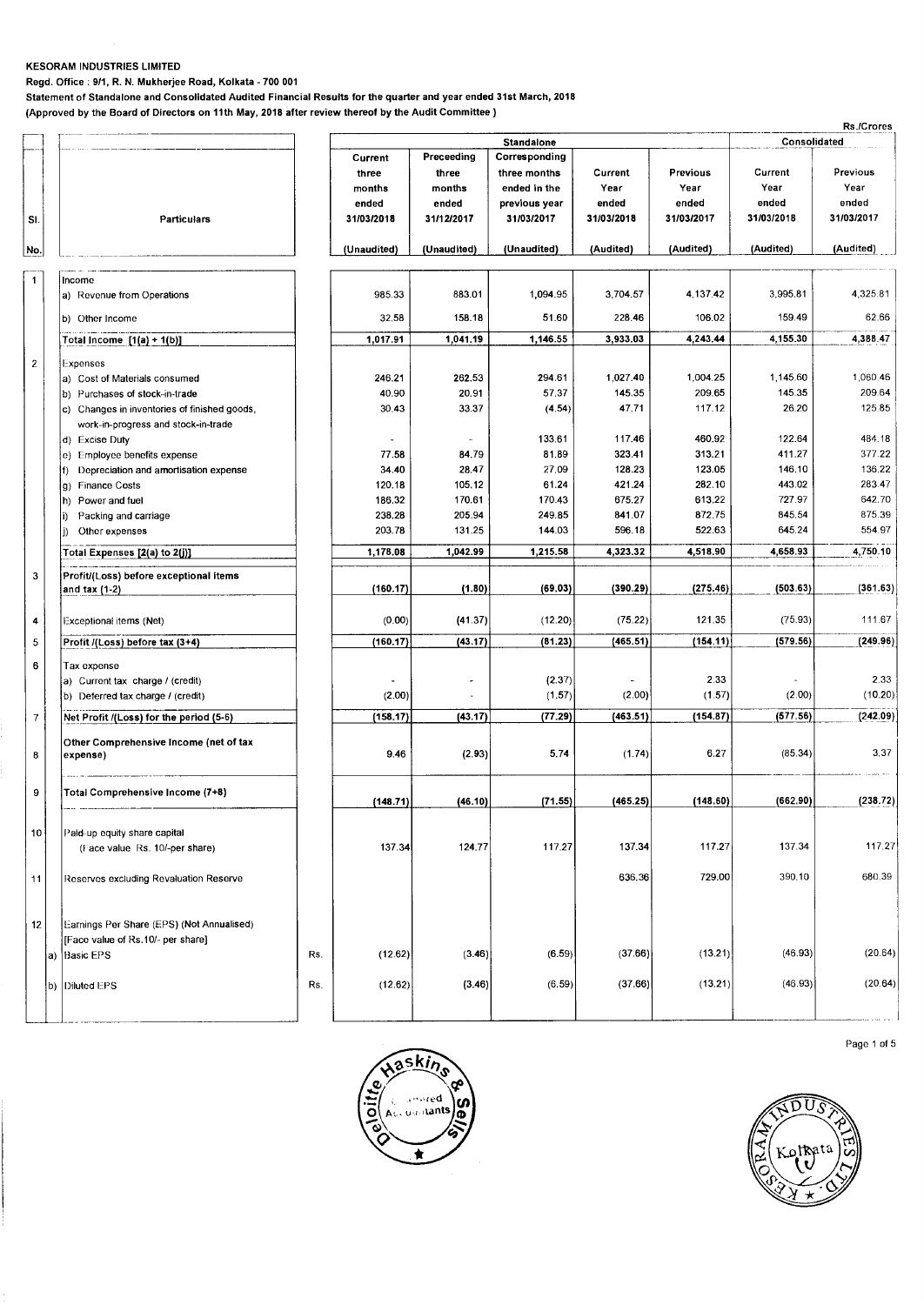**Regd. Office : 9/1, R. N. Mukherjee Road, Kolkata - 700 001** 

**Statement of Standalone and Consolidated Audited Financial Results for the quarter and year ended 31st March, 2018** 

**(Approved by the Board of Directors on 11th May, 2018 after review thereof by the Audit Committee )** 

**Statement of Segment Revenue, Results , Assets and Liabilities** 

|                |                                                                                                       |                |                          |                                    |            |                          |              | Rs./Crores |
|----------------|-------------------------------------------------------------------------------------------------------|----------------|--------------------------|------------------------------------|------------|--------------------------|--------------|------------|
|                |                                                                                                       | Current        | Preceeding               | <b>Standalone</b><br>Corresponding |            |                          | Consolidated |            |
|                |                                                                                                       | three          | three                    | three months                       | Current    | Previous                 | Current      | Previous   |
|                |                                                                                                       | months         | months                   | ended in the                       | Year       | Year                     | Year         | Year       |
|                |                                                                                                       | ended          | ended                    | previous year                      | ended      | ended                    | ended        | ended      |
|                | Particulars                                                                                           | 31/03/2018     | 31/12/2017               | 31/03/2017                         | 31/03/2018 | 31/03/2017               | 31/03/2018   | 31/03/2017 |
| SI.            |                                                                                                       |                |                          |                                    |            |                          |              |            |
| No.            |                                                                                                       | (Unaudited)    | (Unaudited)              | (Unaudited)                        | (Audited)  | (Audited)                | (Audited)    | (Audited)  |
| 1              | Segment Revenue                                                                                       |                |                          |                                    |            |                          |              |            |
| a              | Tyres                                                                                                 | 372.91         | 367.38                   | 423.52                             | 1,453.04   | 1,660.59                 | 1,453.04     | 1,660.59   |
| þ              | Cement                                                                                                | 612.12         | 515.63                   | 671.43                             | 2.251.23   | 2,466.61                 | 2.251.23     | 2,466.61   |
| c              | Rayon, T.P. and Chemicals                                                                             |                |                          |                                    |            |                          | 291.24       | 198.61     |
| d              | Unallocated                                                                                           | 0.30           |                          |                                    | 0.30       | 10.22                    | 0,30         | 0.00       |
|                | Total                                                                                                 | 985.33         | 883.01                   | 1,094.95                           | 3,704.57   | 4,137.42                 | 3,995.81     | 4,325.81   |
|                | Less: Inter Segment Revenue (at cost)<br>Sales /Income                                                | 985.33         | 883.01                   | 1,094.95                           | 3,704.57   | 4,137.42                 | 3,995.81     | 4,325.81   |
|                | Total Revenue from Operations                                                                         | 985.33         | 883.01                   | 1,094.95                           | 3,704.57   | 4,137.42                 | 3,995.81     | 4,325.81   |
| $\overline{2}$ | Segment Results (Profit /(Loss) before tax and interest)                                              |                |                          |                                    |            |                          |              |            |
| a              | Tyres                                                                                                 | (5.18)         | (26.04)                  | (32.21)                            | (128.93)   | (66.16)                  | (128.93)     | (66.16)    |
| b              | Cement                                                                                                | 25.91          | 12.90                    | 4.08                               | 127.50     | 91.75                    | 127.50       | 91.75      |
| c              | Ravon, T.P. and Chemicals                                                                             | $\overline{a}$ | $\overline{\phantom{a}}$ | ٠                                  |            |                          | (26.66)      | (84.73)    |
|                | Total<br>Less:                                                                                        | 20.73          | (13.14)                  | (28.13)                            | (1.43)     | 25.59                    | (28.09)      | (59.14)    |
|                | i) Interest                                                                                           | 118.80         | 104.35                   | 58,04                              | 418.57     | 270.20                   | 440.36       | 271.57     |
|                | ii) Other un-allocable expenditure net of other un-<br>allocable (income) and exceptional items (net) | 62.10          | (74.32)                  | (4.92)                             | 45.51      | (90.50)                  | 111.11       | (80.75)    |
|                | Total Profit/(Loss) before tax                                                                        | (160.17)       | (43.17)                  | (81.23)                            | (465.51)   | (154.11)                 | (579.56)     | (249.96)   |
| 3              | <b>Segment Assets</b>                                                                                 |                |                          |                                    |            |                          |              |            |
| a              | Tyres                                                                                                 | 2.017.02       | 2,022.68                 | 2,000.29                           | 2,017.02   | 2,000.29                 | 2,017.02     | 2.000.29   |
| b              | Cement                                                                                                | 1,993.13       | 2,051.76                 | 2,060.89                           | 1,993.13   | 2,060.89                 | 1,993.13     | 2,060.89   |
| с              | Rayon, T.P. and Chemicals                                                                             |                |                          |                                    |            |                          | 1,314.41     | 626.93     |
| d              | Unallocated                                                                                           | 1,703.41       | 1,772.86                 | 1,232.85                           | 1,703.41   | 1,232.85                 | 843.72       | 644.97     |
|                | Total                                                                                                 | 5,713.56       | 5,847.30                 | 5,294.03                           | 5,713.56   | 5,294.03                 | 6,168.28     | 5,333.08   |
| 4              | Segment Liabilities                                                                                   |                |                          |                                    |            |                          |              |            |
| a              | Tyres                                                                                                 | 852.67         | 914.11                   | 704.82                             | 852.67     | 704.82                   | 852.67       | 704.82     |
| b              | Cement                                                                                                | 504.42         | 511.86                   | 414.56                             | 504.42     | 414.56                   | 504.42       | 414.56     |
| с              | Rayon, T.P. and Chemicals                                                                             |                |                          | $\blacksquare$                     | $\sim$     | $\overline{\phantom{a}}$ | 700.91       | 87.62      |
| d              | Unallocated                                                                                           | 3,582.77       | 3,810.24                 | 3,328.38                           | 3,582.77   | 3,328.38                 | 3,582.85     | 3,328.42   |
|                | Total                                                                                                 | 4,939.86       | 5,236.21                 | 4,447.76                           | 4,939.86   | 4,447.76                 | 5,640.85     | 4,535.42   |





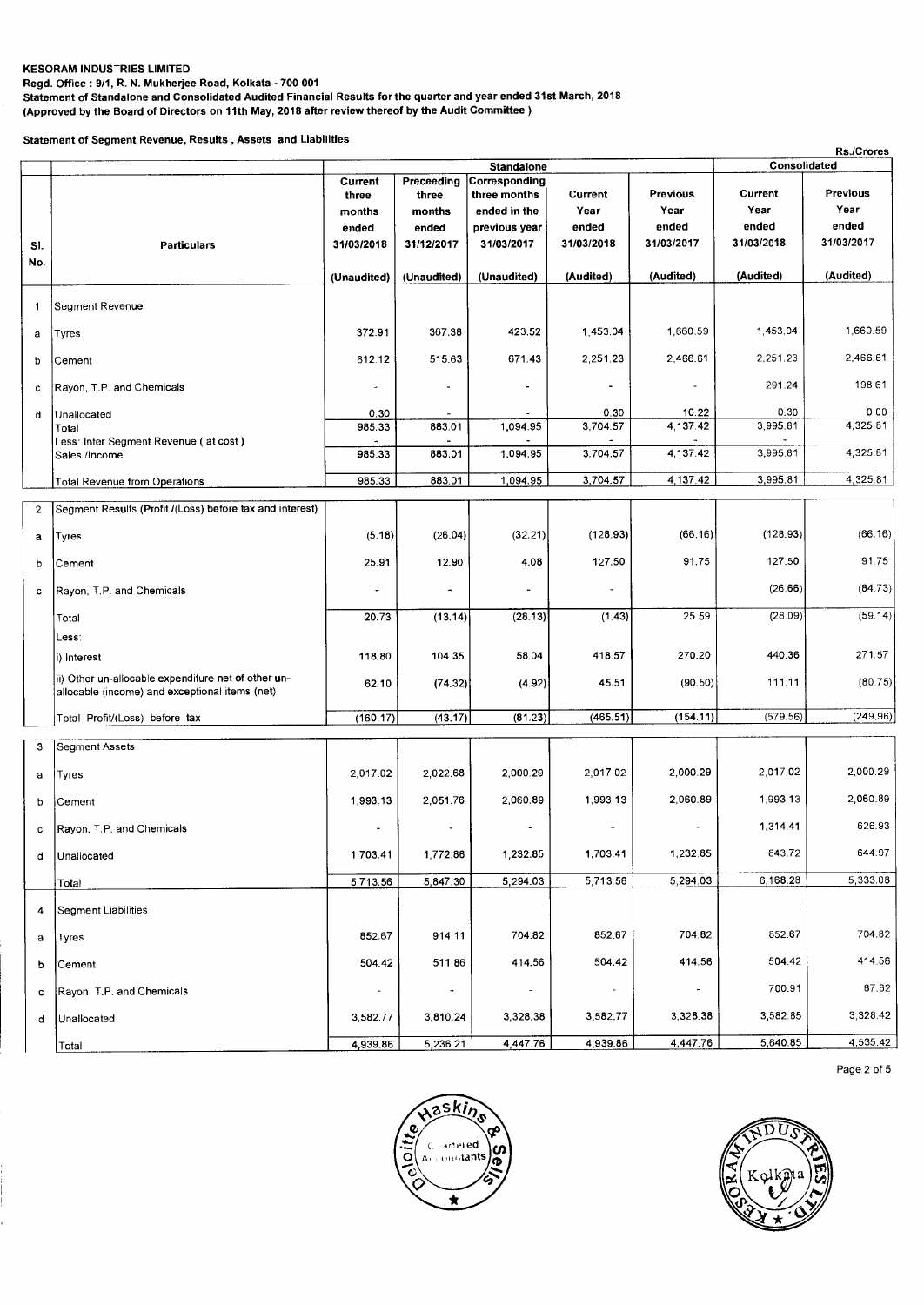**KESORAM INDUSTRIES LIMITED Regd. Office : 9/1, R. N. Mukherjee Road, Kolkata - 700 001 Statement of Standalone and Consolidated Audited Financial Results for the quarter and year ended 31st March, 2018 (Approved by the Board of Directors on 11th May, 2018 after review thereof by the Audit Committee )** 

**Rs./Crores** 

| <b>Statement of Assets &amp; Liabilities</b>   |                                      | Standalone |            |            | Consolidated |                      |                      |
|------------------------------------------------|--------------------------------------|------------|------------|------------|--------------|----------------------|----------------------|
|                                                |                                      | As at      | As at      | As at      | As at        | As at                | As at                |
|                                                |                                      | 31/03/2018 | 31/03/2017 | 01/04/2016 | 31/03/2018   | 31/03/2017           | 01/04/2016           |
| Particulars                                    |                                      | (Audited)  | (Audited)  | (Audited)  | (Audited)    | (Audited)            | (Audited)            |
| A. ASSETS                                      |                                      |            |            |            |              |                      |                      |
| (1) NON-CURRENT ASSETS                         |                                      |            |            | 2,014.49   | 2,889.51     | 2,542.95             | 2.014.48             |
| (a) Property, Plant and Equipment              |                                      | 2.365.34   | 2,029.15   | 574.51     | 789.85       | 729.96               | 574.51               |
| (b) Capital work-in-progress                   |                                      | 780.58     | 711.53     | 0.89       | 0.56         | 0.60                 | 0.89                 |
| (c) Other intangible assets                    |                                      | 0, 11      | 0.40       | 0.02       |              |                      |                      |
| (d) Investment in subsidiary and joint venture |                                      | 430.05     | 30.05      |            |              |                      |                      |
| (e) Financial assets                           |                                      |            |            |            | 720.02       | 71.22                | 64.61                |
| (i) Investments                                |                                      | 78.36      | 71.20      | 64.62      |              | 0.00                 | 13.45                |
|                                                |                                      |            |            | 13.45      | 24.66        | 12.98                | 10.33                |
| (ii) Loans                                     |                                      | 12.86      | 12.49      | 10.33      | 59.99        | 45.82                | 44.67                |
| (iii) Other financial assets                   |                                      | 59.99      | 45.82      | 44.66      |              | 403.17               | 258.52               |
| (f) Current tax assets (net)                   |                                      | 91.71      | 400.71     | 258.52     | 92.08        | 3,806.70             | 2,981.46             |
| (g) Other non-current assets                   | <b>Total Non-Current Assets</b>      | 3,819.00   | 3,301.35   | 2,981.49   | 4,576.67     |                      |                      |
| (2) CURRENT ASSETS                             |                                      |            | 418.72     | 536.99     | 458.01       | 466.56               | 536.99               |
| (a) Inventories                                |                                      | 387.26     |            |            |              |                      |                      |
| (b) Financial assets                           |                                      |            | 493.09     | 534.29     | 572.92       | 526.68               | 534.29               |
| (i) Trade receivables                          |                                      | 535.15     |            | 351.83     | 76.18        | 153.36               | 351.83               |
| (ii) Cash and cash equivalents                 |                                      | 66.99      | 152.30     | 91.67      | 31.46        | 24.40                | 91.67                |
| (iii) Other bank balances                      |                                      | 31.46      | 24.40      |            | 6.38         | 7.12                 | 8.59                 |
| (iv) Loans                                     |                                      | 436.03     | 564.94     | 8.59       | 183.67       | 37.94                | 1,876.91             |
|                                                |                                      | 183.67     | 37.92      | 1,876.91   | 262.99       | 310.32               | 186.35               |
| (v) Other financial assets                     |                                      | 254.00     | 301.31     | 186.35     |              |                      |                      |
| (c) Other current assets                       |                                      |            |            | 700.05     |              |                      | 700.05               |
| Assets classified as held for sale             |                                      |            |            |            |              |                      |                      |
|                                                | <b>Total Current Assets</b>          | 1,894.56   | 1,992.68   | 4,286.68   | 1,591.61     | 1,526.38<br>5,333.08 | 4,286.68<br>7,268.14 |
|                                                |                                      | 5.713.56   | 5,294.03   | 7,268.17   | 6,168.28     |                      |                      |
| <b>TOTAL ASSETS</b>                            |                                      |            |            |            |              |                      |                      |
| <b>B. EQUITY AND LIABILITIES</b>               |                                      |            |            |            |              |                      |                      |
| (1) EQUITY                                     |                                      | 137.34     | 117.27     | 117.27     | 137.34       | 117.27               | 117.27               |
| (a) Equity share capital                       |                                      |            | 729.00     | 877.60     | 390.10       | 680.39               | 877.60               |
| (b) Other equity                               |                                      | 636.36     | 846.27     | 994.87     | 527.44       | 797.66               | 994.87               |
|                                                | <b>Total Equity</b>                  | 773.70     |            |            |              |                      |                      |
| (2) NON-CURRENT LIABILITIES                    |                                      |            |            |            |              |                      |                      |
| (a) Financial liabilities                      |                                      | 2,120.00   | 2,137.23   | 3,211.54   | 2,738.93     | 2.137.23             | 3,211.54             |
| (i) Borrowings                                 |                                      | 249.98     | 240.63     | 248.27     | 249.98       | 240.63               | 248.27               |
| (ii) Other financial liabilities               |                                      | 16.56      | 17.83      | 11.92      | 16.56        | 17.83                | 11.92                |
| (b) Provisions                                 |                                      |            |            |            |              |                      |                      |
| (c) Deferred tax liabilities (net)             |                                      | 2.02       | 1.64       | 1.46       | 2.02         | 1.64                 | 1.46                 |
| (d) Other Non-current liabilities              |                                      | 2,388.56   | 2,397.33   | 3,473,19   | 3,007.49     | 2,397.33             | 3,473.19             |
|                                                | <b>Total Non-Current Liabilities</b> |            |            |            |              |                      |                      |
| (3) CURRENT LIABILITIES                        |                                      |            |            |            |              | 1,071.72             | 1,245.85             |
| (a) Financial liabilities                      |                                      | 1,221.42   | 1,041.15   | 1,245.85   | 1,241.03     | 537.92               | 592.45               |
| (i) Borrowings                                 |                                      | 682.74     | 509.35     | 592.45     | 719.86       |                      | 677.12               |
| (ii) Trade payables                            |                                      | 232.16     | 214.20     | 677.12     | 240.60       | 221.14               | 71.44                |
| (iii) Other financial liabilities              |                                      | 168.17     | 76.33      | 71.44      | 174.68       | 86.67                | 53.65                |
| (b) Provisions                                 |                                      | 53.64      | 55.32      | 53.69      | 53.72        | 55.33                |                      |
| (c) Current tax liabilities (net)              |                                      | 193.17     | 154.08     | 159.56     | 203.46       | 165.31               | 159.56               |
| (d) Other current liabilities                  | <b>Total Current Liabilities</b>     | 2,551.30   | 2,050.43   | 2,800.11   | 2.633.35     | 2,138.09             | 2,800.07             |
| TOTAL EQUITY AND LIABILITIES                   |                                      | 5,713.56   | 5,294.03   | 7,268.17   | 6,168.28     | 5,333.08             | 7,268.14             |

Page 3 of 5



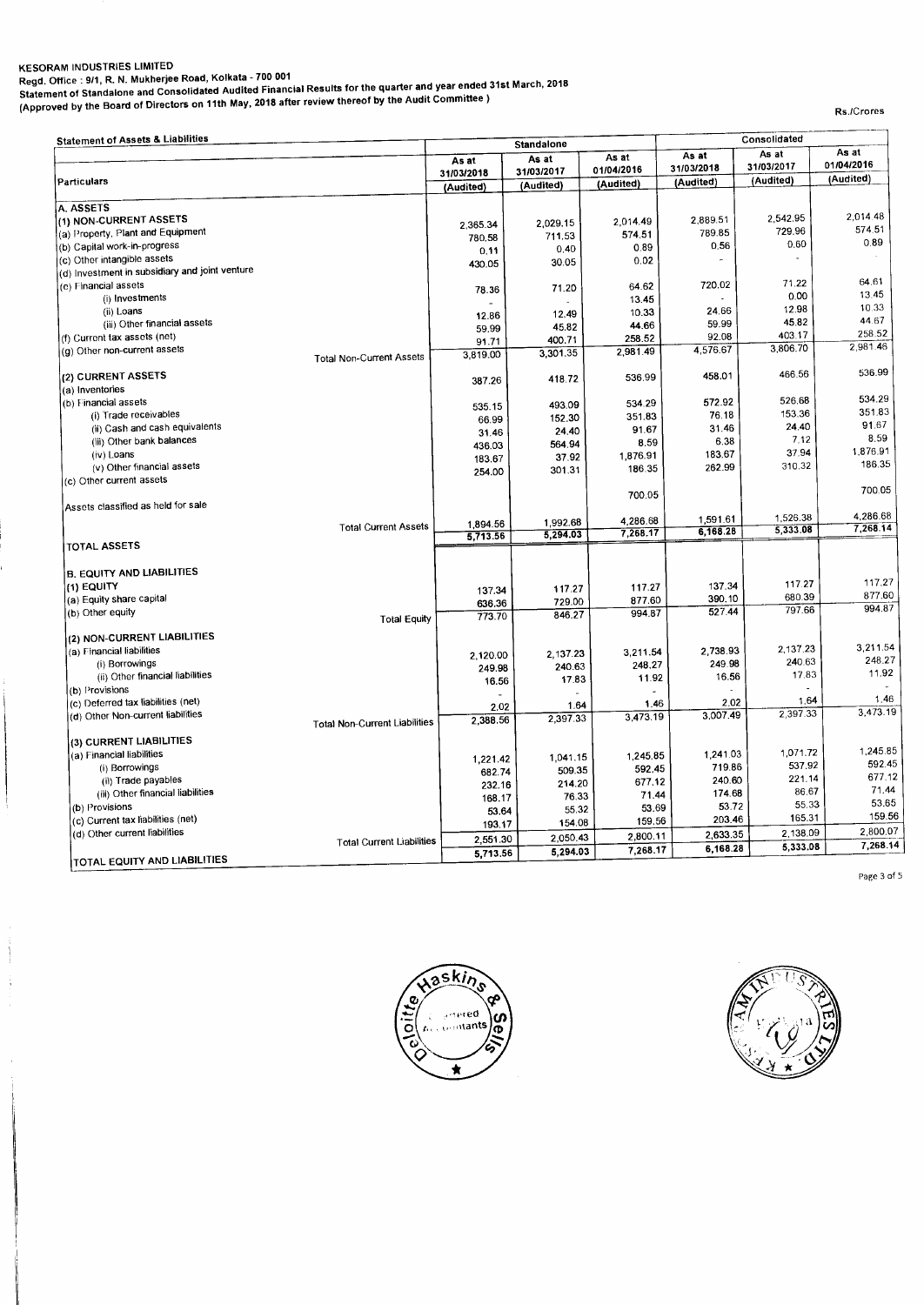**Regd. Office : 9/1, R. N. Mukherjee Road, Kolkata - 700 001** 

**Statement of Standalone and Consolidated Audited Financial Results for the quarter and year ended 31st March, 2018 (Approved by the Board of Directors on 11th May, 2018 after review thereof by the Audit Committee )** 

- **<sup>1</sup>**The Group has adopted Indian Accounting Standards (Ind AS) with effect from 1st April, 2017 and accordingly, these financial results have been prepared in accordance with the recognition and measurement principles as prescribed under Section 133 of the Companies Act, 2013 read with the relevant rules issued thereunder and the other accounting principles generally accepted in India.
- 2 The figures for the quarter ended 31st March, 2018 and 31st March, 2017 are the balancing figures between the audited figures in respect of the full financial year and the published year to date figures upto the third quarter of the relevant financial year.
- **3** Reconciliation between financial results as reported under erstwhile Indian GAAP (referred to as 'IGAAP' ) and Ind AS are summarised as below:

|            |                                                                                           |                                                                                             |                                                             | <b>Rs./Crores</b>                                           |
|------------|-------------------------------------------------------------------------------------------|---------------------------------------------------------------------------------------------|-------------------------------------------------------------|-------------------------------------------------------------|
|            |                                                                                           | Standalone                                                                                  | Consolidated                                                |                                                             |
| SI.<br>No. | <b>Particulars</b>                                                                        | Corresponding<br>three months<br>ended in the<br>previous year<br>31/03/2017<br>(Unaudited) | <b>Previous</b><br>Year<br>ended<br>31/03/2017<br>(Audited) | <b>Previous</b><br>Year<br>ended<br>31/03/2017<br>(Audited) |
|            |                                                                                           |                                                                                             | (124.16)                                                    | (230.26)                                                    |
|            | Profit/(Loss) after tax reported under previous GAAP                                      | (74.55)                                                                                     |                                                             |                                                             |
|            | Impact on account of recognising borrowings using effective<br>interest rate method       | (4.61)                                                                                      | (17.65)                                                     | (17.59)                                                     |
| -ii        | Impact of fair valuation of derivatives                                                   | (0.88)                                                                                      | (20.09)                                                     | (20.09)                                                     |
| iii        | Impact of reversal of foreign exchange translation losses taken to<br><b>FCMITDA</b>      | ۰                                                                                           | 15.91                                                       | 15.91                                                       |
| iv         | Impact of additional depreciation on fair valuation of building at<br>the transition date | (1.98)                                                                                      | (14.07)                                                     | (9.69)                                                      |
| v          | Other items                                                                               | 3.17                                                                                        | 3.62                                                        | 9.43                                                        |
| vi         | Tax effect on above adjustments                                                           | 1.56                                                                                        | 1.57                                                        | 10.20                                                       |
|            |                                                                                           |                                                                                             |                                                             |                                                             |
|            | Profit/(Loss) after tax as per Ind AS                                                     | (77.29)                                                                                     | (154.87)                                                    | (242.09)                                                    |
|            | Other Comprehensive Income (net of tax)                                                   | 5.74                                                                                        | 6.27                                                        | 3.37                                                        |
|            | Total Comprehensive Income as reported under Ind AS                                       | (71.55)                                                                                     | (148.60)                                                    | (238.72)                                                    |

**4** Reconciliation of equity as reported under I GAAP is summarised as follows:

|     |                                                                   |                     |                              | <b>Rs./Crores</b>   |
|-----|-------------------------------------------------------------------|---------------------|------------------------------|---------------------|
|     |                                                                   | Standalone          | Consolidated                 |                     |
|     | <b>Particulars</b>                                                | As at<br>31/03/2017 | As at<br>01/04/2016          | As at<br>31/03/2017 |
| SI. |                                                                   | (Audited)           | (Audited)                    | (Audited)           |
|     | Equity as reported under previous GAAP                            | 294.87              | 403.09                       | 188.58              |
|     |                                                                   |                     |                              |                     |
|     | Fair valuation as deemed cost for Property, Plant and Equipment   | 599.34              | 613.43                       | 602.00              |
| n   | Fair valuation of equity instruments                              | 65.88               | 59.06                        | 65.95               |
| iii | Fair valuation of derivatives                                     | (1.19)              | 19.03                        | (1.19)              |
| iv  | Borrowings using effective interest rate method                   | (10.95)             | 7.23                         | (10.95)             |
| v   | Reclassification of financial instrument from equity to financial |                     |                              |                     |
|     | liability                                                         | (90.00)             | (90.00)                      | (90.00)             |
| vi  | Capital reserve on business comibnation                           | 0.00                | 0.00                         | 50.15               |
| vii | Other items                                                       | (11.68)             | (16.97)                      | (8.77)              |
|     | viii   Tax effect on above adjustments                            | -                   | $\qquad \qquad \blacksquare$ | 1.89                |
|     | Equity as reported under Ind AS                                   | 846.27              | 994.87                       | 797.66              |



**<sup>5</sup>**During the quarter, the Company issued through Preferential Allotment 12,571,429 Equity Shares of face value Rs.10 each on private placement basis to a promoter group entity at Rs.175 per Equity Share .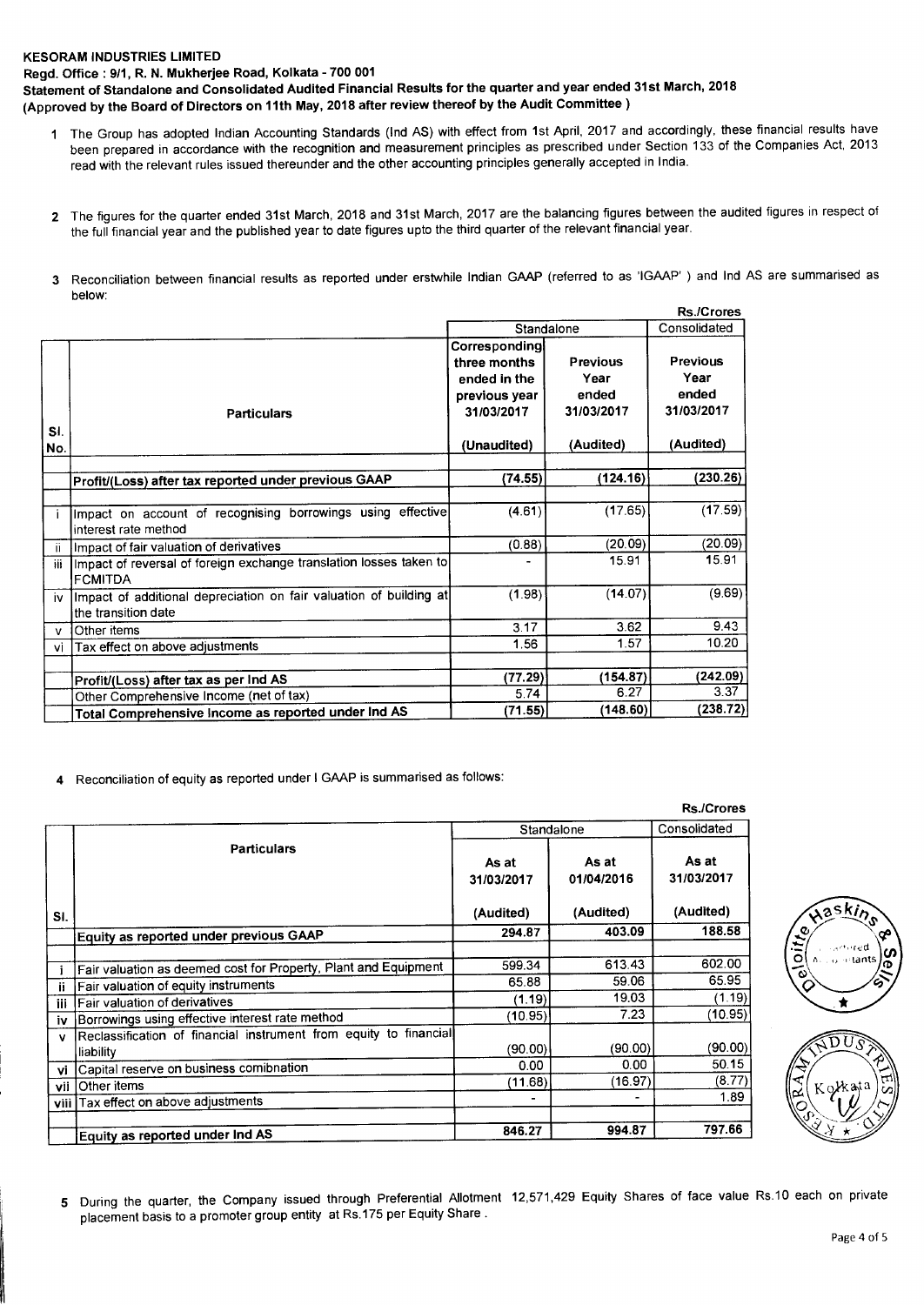**Regd. Office : 9/1, R. N. Mukherjee Road, Kolkata - 700 001** 

**Statement of Standalone and Consolidated Audited Financial Results for the quarter and year ended 31st March, 2018 (Approved by the Board of Directors on 11th May, 2018 after review thereof by the Audit Committee )** 

- **<sup>6</sup>**During the quarter, the Company has also issued and allotted 5,250,000 share warrants at a price of Rs. 175/- (face value: Rs. 10 and preimium: Rs. 165) per warrant to a promoter group entity on preferential basis under section 42 of the Companies Act, 2013 and other relevant SEBI Regulations. The Company has received 90% of the subscription amount against the said warrants totalling Rs. 82.69 crores. These warrants are convertible within a period of 18 (Eighteen) months from date of allotment of the warrants, subject to payment of the balance 10% of the issue price. The remaining amount was subsequently received and the warrants have been converted in equity shares on 6th April, 2018.
- 7 Other Comprehensive Income includes impact of fair valuation of non-current investments and re-measurement gains/ (losses) on actuarial valuation of post-employment defined benefits. These items will not be reclassified to profit or loss.
- **<sup>8</sup>**Goods and Services Tax (GST) has been implemented with effect from 1st July 2017. Consequently, Central Excise, Value Added Tax (VAT),Service Tax etc. have been replaced by GST. GST, VAT,Service Tax etc. are not included in Revenue from Operations. However, excise duty was included in Revenue from Operations till 30th June, 2017. Hence, reported revenues for the period up to 30th June, 2017 are not comparable with those thereafter.
- **9** The Statutory Auditors have carried out an Audit of the above audited financial results for the quarter and year ended 31st March, 2018 in terms of Regulation 33 of the SEBI (Listing Obligations and Disclosure Requirements) Regulations, 2015 and have expressed an unmodified opinion.

By Order of the Board

Date: 11th May, 2018

Tridib Kumar Das Place: Kolkata Whole-time Director and New York and New York and New York and New York and New York and New York and New York and New York and New York and New York and New York and New York and New York and New York and N

> CIN : L17119WB1919PLC003429 I Phone : 033 2243 5453, 2242 9454, 2248 0764, 2213 0441 1 Fax : 033 2210 9455 Email: corporate@kesoram.net I Website : www.kesocorp.com

Page 5 of 5

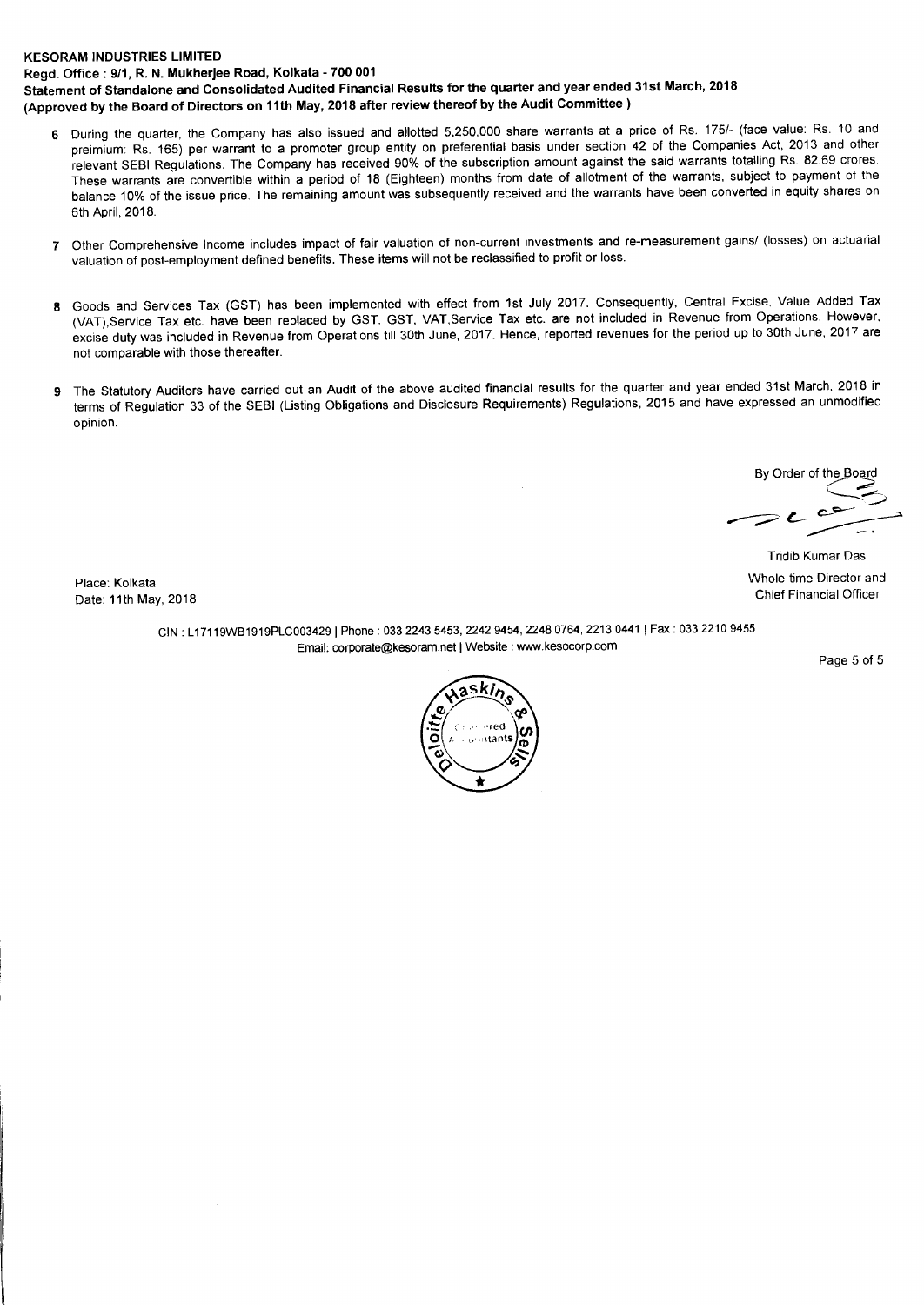Chartered Accountants 13th & 14th Floor Building - Omega Bengal Intelligent Park Block - EP & GP, Sector - V Salt Lake Electronics Complex Kolkata - 700 091 West Bengal, India

Tel: +91 33 6612 1000 Fax: +91 33 6612 1001

## **INDEPENDENT AUDITOR'S REPORT TO THE BOARD OF DIRECTORS OF KESORAM INDUSTRIES LIMITED**

- 1. We have audited the accompanying Statement of Standalone Financial Results of **KESORAM INDUSTRIES LIMITED** ("the Company"), for the year ended March 31, 2018, ("the Statement"), being submitted by the Company pursuant to the requirement of Regulation 33 of the SEBI (Listing Obligations and Disclosure Requirements) Regulations, 2015, as modified by Circular No. CIR/CFD/FAC/62/2016 dated July 5, 2016.
- 2. This Statement, which is the responsibility of the Company's Management and approved by the Board of Directors, has been compiled from the related standalone Ind AS financial statements which has been prepared in accordance with the Indian Accounting Standards prescribed under Section 133 of the Companies Act, 2013 read with relevant rules issued thereunder ('Ind AS') and other accounting principles generally accepted in India. Our responsibility is to express an opinion on the Statement based on our audit of such standalone financial statements.
- 3. We conducted our audit in accordance with the Standards on Auditing issued by the Institute of Chartered Accountants of India. Those Standards require that we comply with ethical requirements and plan and perform the audit to obtain reasonable assurance about whether the Statement is free from material misstatement.

An audit involves performing procedures to obtain audit evidence about the amounts and the disclosures in the Statement. The procedures selected depend on the auditor's judgment, including the assessment of the risks of material misstatement of the Statement, whether due to fraud or error. In making those risk assessments, the auditor considers internal control relevant to the Company's preparation and fair presentation of the Statement in order to design audit procedures that are appropriate in the circumstances, but not for the purpose of expressing an opinion on the effectiveness of the Company's internal control. An audit also includes internal control. An audit also includes evaluating the appropriateness of the accounting policies used and the reasonableness of the accounting estimates made by the Management, as well as evaluating the overall presentation of the Statement.

We believe that the audit evidence obtained by us is sufficient and appropriate to provide a basis for our audit opinion.

- 4. In our opinion and to the best of our information and according to the explanations given to us, the Statement:
	- (i) is presented in accordance with the requirements of Regulation 33 of the SEBI (Listing Obligations and Disclosure Requirements) Regulations, 2015, as modified by Circular No. CIR/CFD/FAC/62/2016 dated July 5, 2016; and
	- (ii) gives a true and fair view in conformity with the aforesaid Indian Accounting Standards and other accounting principles generally accepted in India of the net loss and Total comprehensive loss and other financial information of the Company for the year ended March 31, 2018.

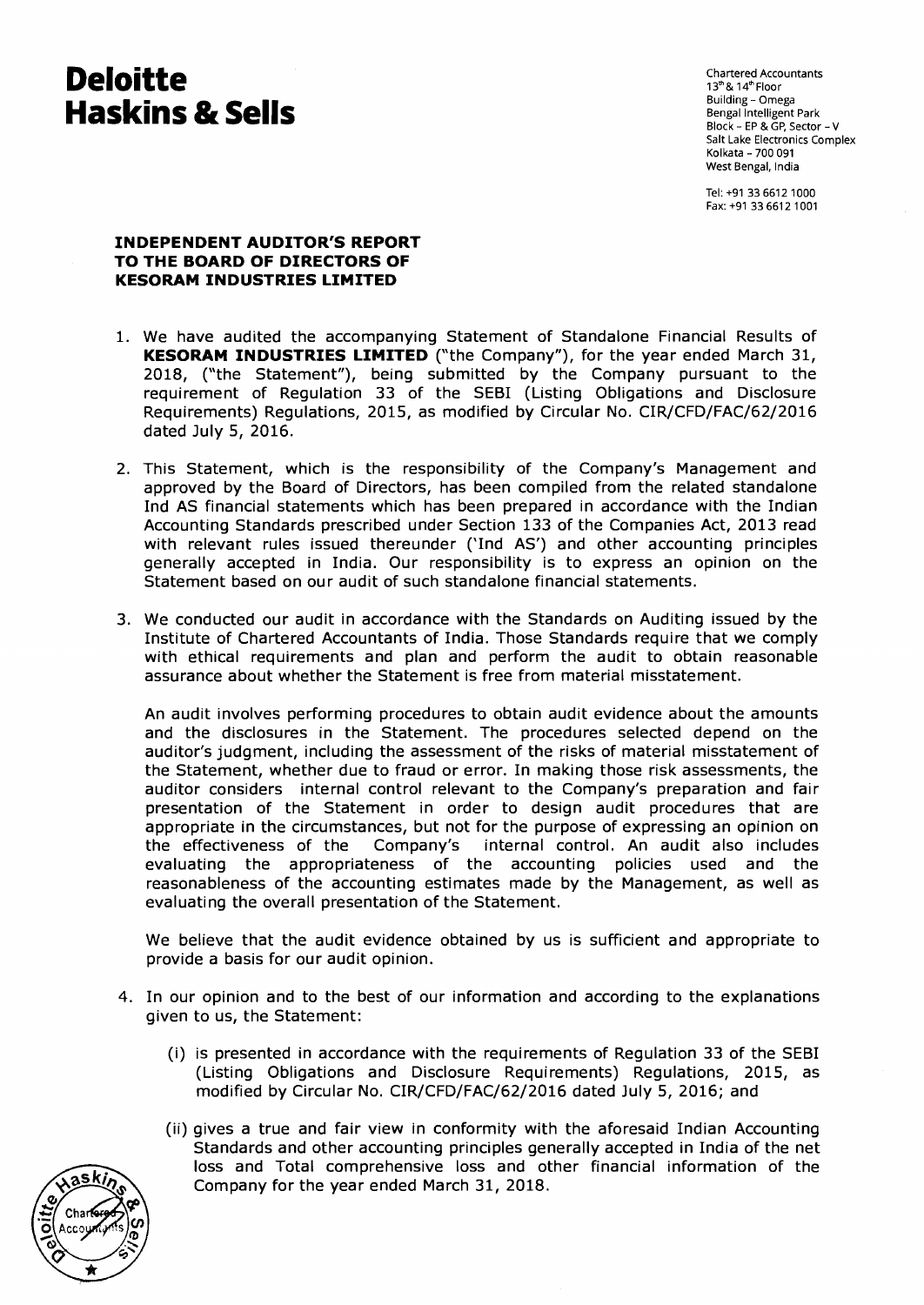- 5. The Statement includes the results for the Quarter ended March 31, 2018, being the balancing figure between audited figures in respect of the full financial year and the published year to date figures up to the third quarter of the current financial year which were subject to limited review by us.
- 6. The previously issued comparative financial information of the Company for the quarter and year ended March 31, 2017 and the transition date opening balance sheet as at April 01, 2016, included in this Statement has been prepared after adjusting the previously issued financial information prepared in accordance with the Companies (Accounting Standards) Rules, 2006 to comply with Ind AS. The previously issued comparative financial information were audited by the predecessor auditor whose report for the year ended March 31, 2017 and March 31, 2016, dated April 28, 2017 and May 25, 2016, respectively, expressed an unmodified opinion on those comparative financial information. Adjustments made to the previously issued said comparative financial information to comply with Ind AS have been audited by us.

Our report is not modified in respect of these matters.

### For **DELOITTE HASKINS & SELLS**

Chartered Accountants (Firm's Registration No. 302009E)

**Abhijit Bandyoaadhyay**  Partner

(Membership No. 054785)

Kolkata, May 11, 2018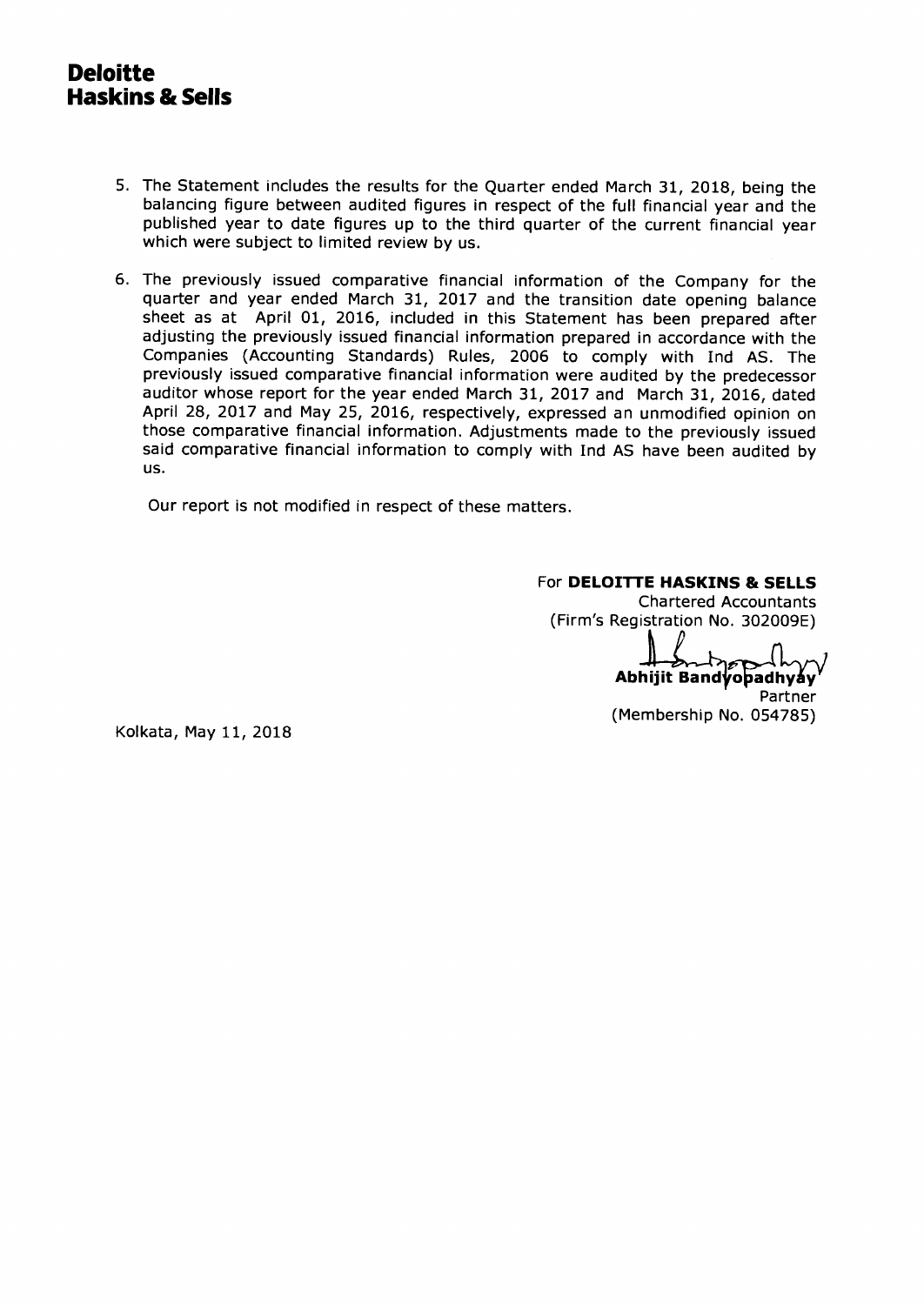Chartered Accountants  $13^{\text{th}}$  &  $14^{\text{th}}$  Floor Building - Omega Bengal Intelligent Park Block - EP & GP, Sector - V Salt Lake Electronics Complex Kolkata - 700 091 West Bengal, India

Tel: +91 33 6612 1000 Fax: +91 33 6612 1001

## **INDEPENDENT AUDITORS' REPORT TO THE BOARD OF DIRECTORS OF KESORAM INDUSTRIES LIMITED**

- 1. We have audited the accompanying Statement of Consolidated Financial Results of **KESORAM INDUSTRIES LIMITED** ("the Parent") and its subsidiary(the Parent and its subsidiary together referred to as "the Group")for the year ended March 31, 2018 ("the Statement"),being submitted by the Parent pursuant to the requirement of Regulation 33 of the SEBI (Listing Obligations and Disclosure Requirements) Regulations, 2015, as modified by Circular No. CIR/CFD/FAC/62/2016 dated July 5, 2016.
- 2. This Statement, which is the responsibility of the Parent's Management and approved by the Board of Directors, has been compiled from the related consolidated Ind AS financial statements which has been prepared in accordance with the Indian Accounting Standards prescribed under Section 133 of the Companies Act, 2013, read with relevant rules issued thereunder ("Ind AS") and other accounting principles generally accepted in India. Our responsibility is to express an opinion on the Statement based on our audit of such consolidated financial statements.
- 3. We conducted our audit in accordance with the Standards on Auditing issued by the Institute of Chartered Accountants of India. Those Standards require that we comply with ethical requirements and plan and perform the audit to obtain reasonable assurance about whether the Statement is free from material misstatement.

An audit involves performing procedures to obtain audit evidence about the amounts and the disclosures in the Statement. The procedures selected depend on the auditor's judgment, including the assessment of the risks of material misstatement of the Statement, whether due to fraud or error. In making those risk assessments, the auditor considers internal control relevant to the Parent's preparation and fair presentation of the Statement in order to design audit procedures that are appropriate in the circumstances, but not for the purpose of expressing an opinion on the effectiveness of the Parent's internal control. An audit also includes evaluating the appropriateness of the accounting policies used and the reasonableness of the accounting estimates made by the Management, as well as evaluating the overall presentation of the Statement.

We believe that the audit evidence obtained by us is sufficient and appropriate to provide a basis for our audit opinion.

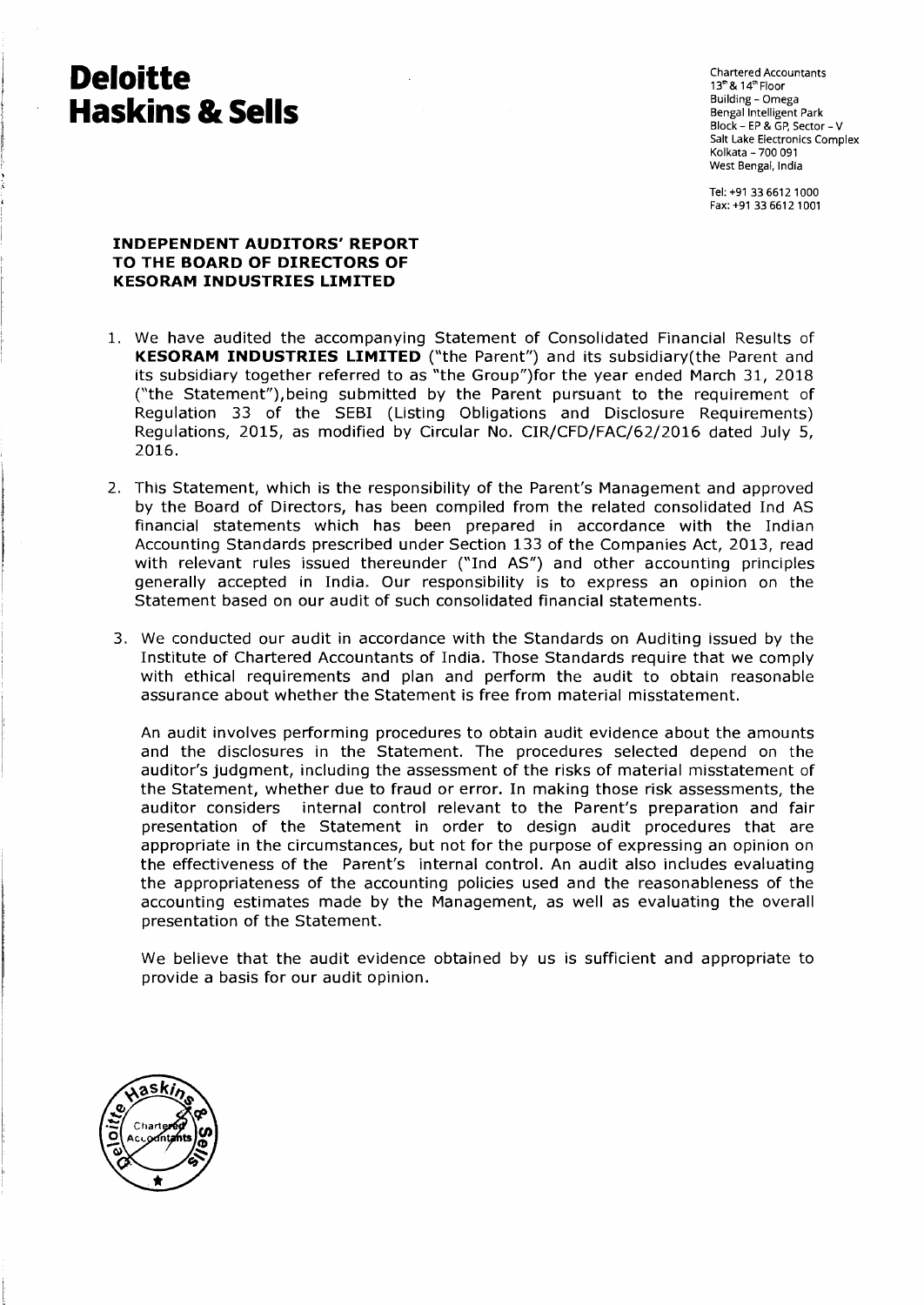- 4. In our opinion and to the best of our information and according to the explanations given to us, and based on the consideration of the reports of the other auditors on separate financial statements and the other financial information of subsidiary referred to in paragraph 5below, the Statement:
	- a. includes the results of the Cygnet Industries Limited (subsidiary);
	- b. is presented in accordance with the requirements of Regulation 33 of the SEBI (Listing Obligations and Disclosure Requirements) Regulations, 2015, as modified by Circular No. CIR/CFD/FAC/62/2016 dated July 5, 2016; and
	- c. gives a true and fair view in conformity with the aforesaid Indian Accounting Standards and other accounting principles generally accepted in India of the net loss, Total comprehensive loss and other financial information of the Group for the year ended March 31, 2018.
- 5. We did not audit the financial statements of one subsidiary included in the consolidated financial results, whose financial statements reflect total assets of Rs. 1,314.41 crores as at March 31, 2018, total revenues of Rs. 293.42 crores, total net loss after tax of Rs. 114.06 crores and total comprehensive loss of Rs. 197.65 crores for the year ended on that date, as considered in the consolidated financial results. These financial statements have been audited by other auditors whose reports have been furnished to us by the Management and our opinion on the consolidated financial results, in so far as it relates to the amounts and disclosures included in respect of the subsidiary, is based solely on the reports of the other auditors.

Our opinion on the Statement is not modified in respect of the above matters with respect to our reliance on the work done and the reports of the other auditors.

6. In the case of one joint venture, the financial statements as at March 31, 2018 are not available. The investment in this company has been fully impaired as at March 31, 2018, the Group's share of profit/(loss) of the joint venture have not been included in the consolidated Ind AS financial statements.

Our opinion is not modified in respect of this matter.

7. The comparative financial information for the year ended March 31, 2017 in respect of one subsidiary, prepared in accordance with the Ind AS and included in this Statement have been audited by other auditors whose reports have been furnished to us by the Management and in so far as it relates to the comparative amounts and disclosures included in respect of the subsidiary made in this Statement, is based solely on the reports of the other auditors.